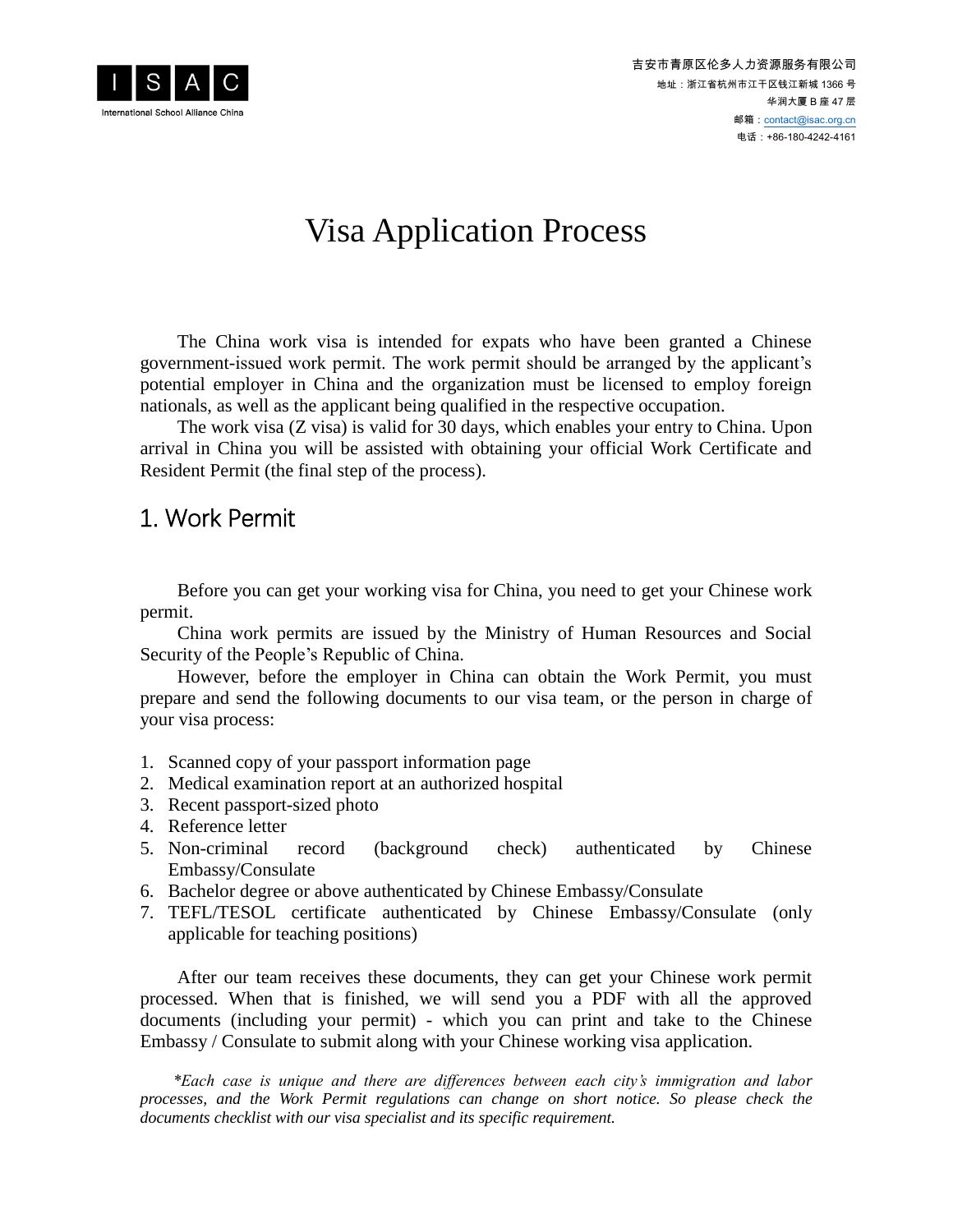

*\* It usually takes 10 business days to process*

# 2. Z Visa application

The next step is to fill out the Chinese working visa application form online and take the documents to the Chinese Embassy / Consulate in your area.

Please take the following documents to apply for Z visa at the Chinese Embassy/Consulate where you reside:

- 1. Completed visa application form (you should fill this out online in advance and print it)
- 2. One recent passport-size photo
- 3. Actual passport (the passport should be the same one you sent us to process your work permit)
- 4. Work Permit (provided by the employer in China)
- 5. Any other required documents (per your visa specialist)

*\*2-5 business to process, but if you apply for the visa through an agency it may take longer.*

### 3. Temporary Registration and Medical verification

#### *Temporary Registration*

Expats staying in a hotel may be able to register there, but those staying with a Chinese resident, even if they are foreign nationals, will have to register at the local police station that governs in your apartment area. Some cities require expats to do this after every trip they make out of the country.

You need to present the following to register at the police station:

- 1. Your actual passport
- 2. Housing contract
- 3. Landlord's ID copy and contact number (the police may call the landlord to confirm if you are actually living there. The police station may also ask your landlord to show up with you.)

*\*According to the regulation, expat should be registered at the police station within 24 hours after entering into China.*

#### *Medical verification*

International Travel Healthcare Centers are located in every city of China. Generally speaking, Chinese authorities will not accept the English version of the medical report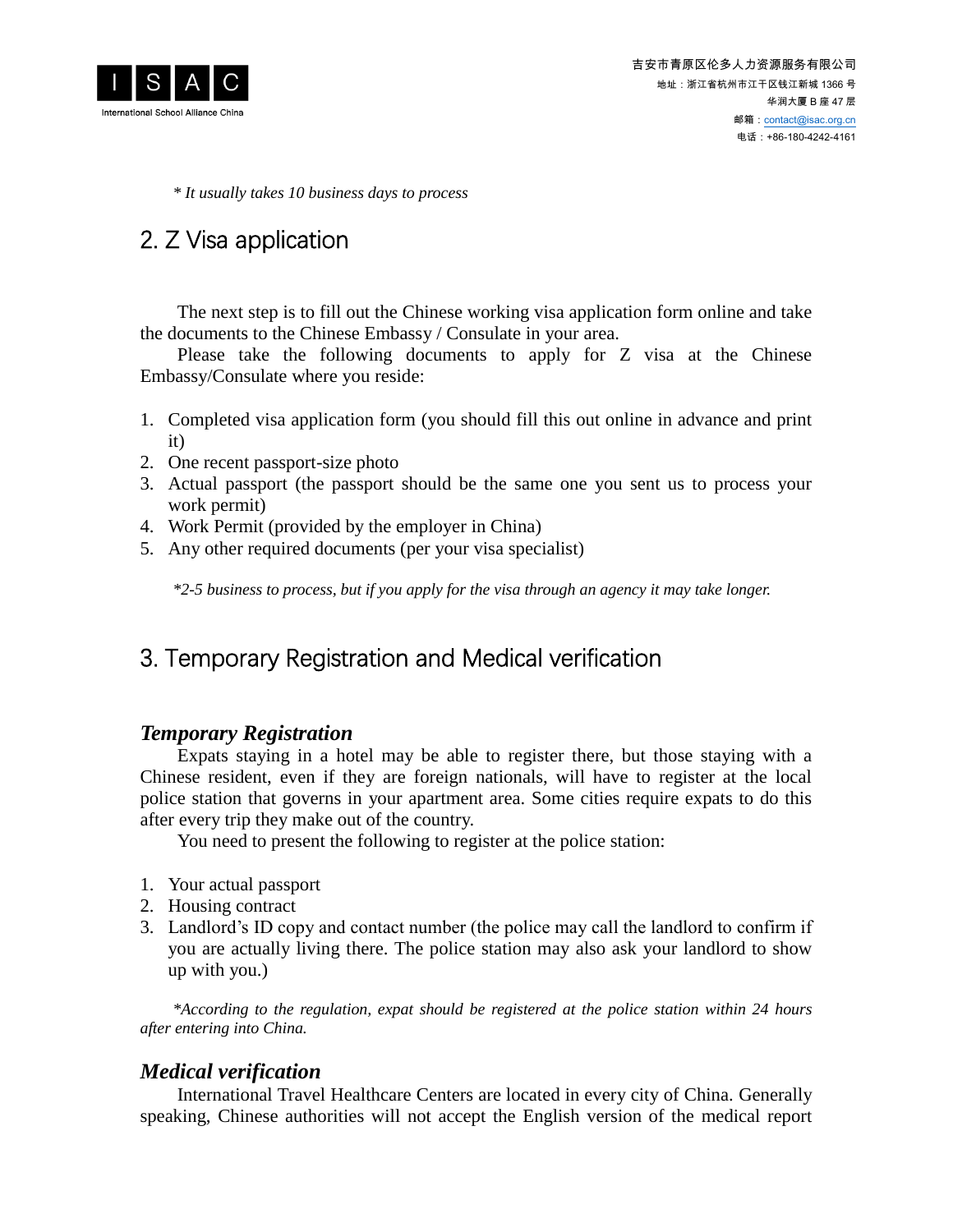

from other countries, so it must be translated into Chinese. Most importantly, they need to verify your medical check report meets their official criteria.

A Chinese staff member from your company will assist you with the medical verification if your medical has fully competed at your home country.

If not full completed, you will need to get another medical check in China. Things to bring with you:

- 1. Original medical check report from your country
- 2. Money in cash (100-600RMB)
- 3. One photo (the requirement)

\* No alcohol and coffee the night before, no breakfast and water on the day of the medical check.

## 4. Work Certificate and Resident Permit

#### *Work Certificate*

This must be done before you obtain the Resident Permit.

The company's Chinese staff can help get this for you at the Ministry of Human Resources and Social Security, typically it is required to present/submit the following documents:

- 1. one photo (all photos are the have the requirements)
- 2. Police registration from
- 3. Medical report verification
- 4. Other documents from the company

*\*It usually takes 5 business days. The processing time for system approval is not included*

#### *Resident Permit*

You must appear in person at the local PSB (Public Security Bureau) in China and bring the following:

- 1. Your actual passport
- 2. Police registration form
- 3. Resident permit application forms
- 4. One two-inch photo with white background
- 5. Original Work certificate
- 6. Other documents from the company

*\*The processing time should be 10-15 business days, depending on which city you are applying*